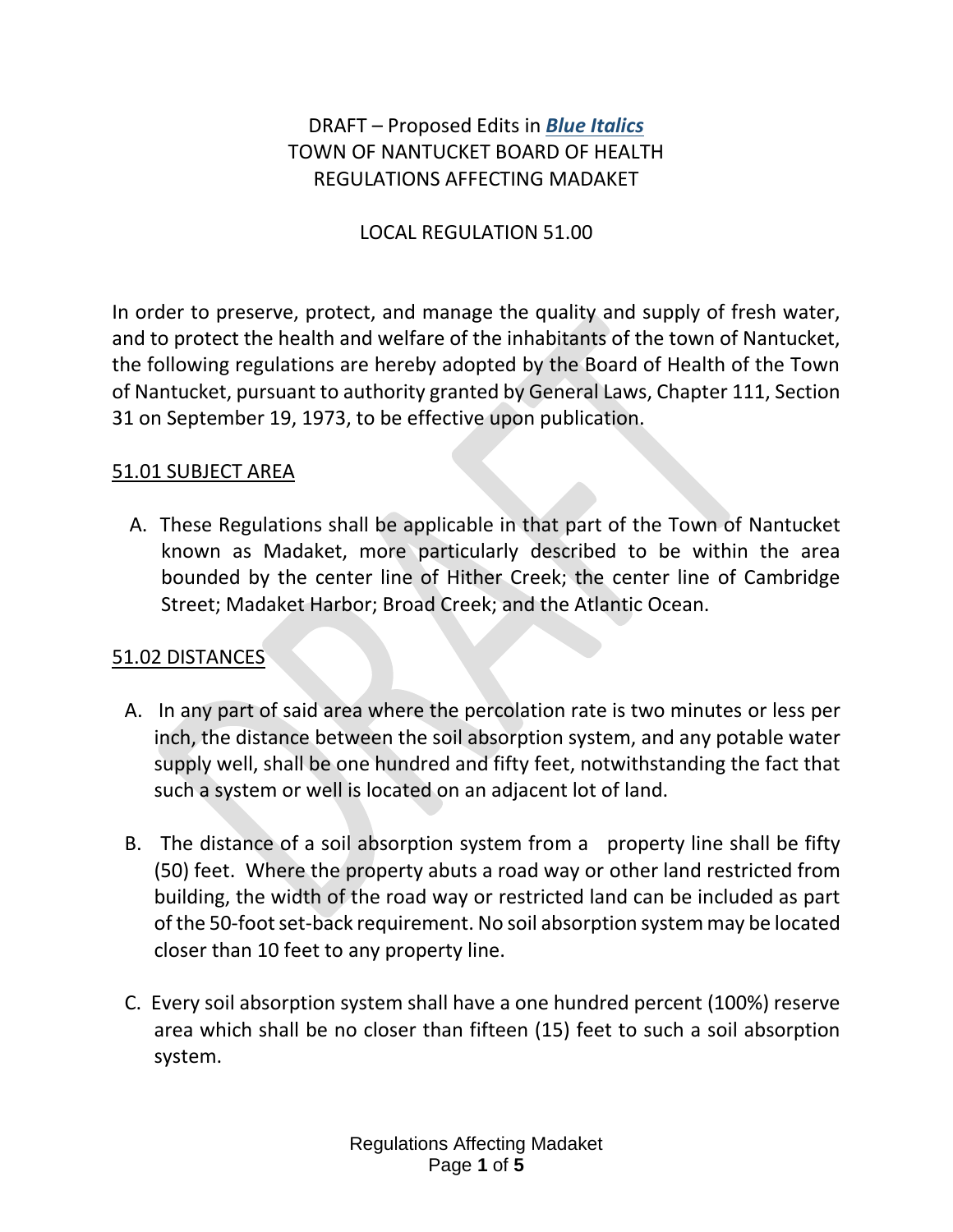## 51.03 SYSTEM LOCATION ON LOT.

 A. Every on site system and potable water supply well shall be on the same lot of land as the building, dwelling, facility, or structure which they serve.

# 51.04 CERTIFICATE OF COMPLIANCE & WATER TEST.

- **A.** No well shall be connected to the water distribution system of any dwelling or other building without a Certificate of Compliance issued by the Board of Health that said potable well and water distribution system does not endanger the health of any potential user. Prior to the issuance of such a Certificate of Compliance, the applicant therefore shall provide the Board of Health with proof of a satisfactory bacteriological and chemical analysis of the water from such a well.
- **B.** *No Certificate of Compliance for On-site Subsurface Sewage Disposal Systems with one or more Nitrogen Reducing Technology component shall be issued without proof of the following filed with the Nantucket Health Department:*
	- *a.) Active Operation & Maintenance (O&M) Agreement detailing the following:*
		- *1. service and monitoring of proper system operation*
		- *2. Laboratory testing of effluent at least two times per year*
	- *b.) Deed notification of the presence of an Innovative/Alternative system*
	- *c.) Title 5 compliant System As-Built plan stamped by a design engineer or land surveyor*

# *51.05 Nitrogen Loading limitations and Required Inspections within the Madaket Watershed Protection District*

*A. All conventional On-site Subsurface Sewage Disposal Systems located within the Madaket Watershed Protection District Zones A & B shall be inspected every five years from the date of these amended regulations. Inspection Reports shall be filed with the Nantucket Health Department.*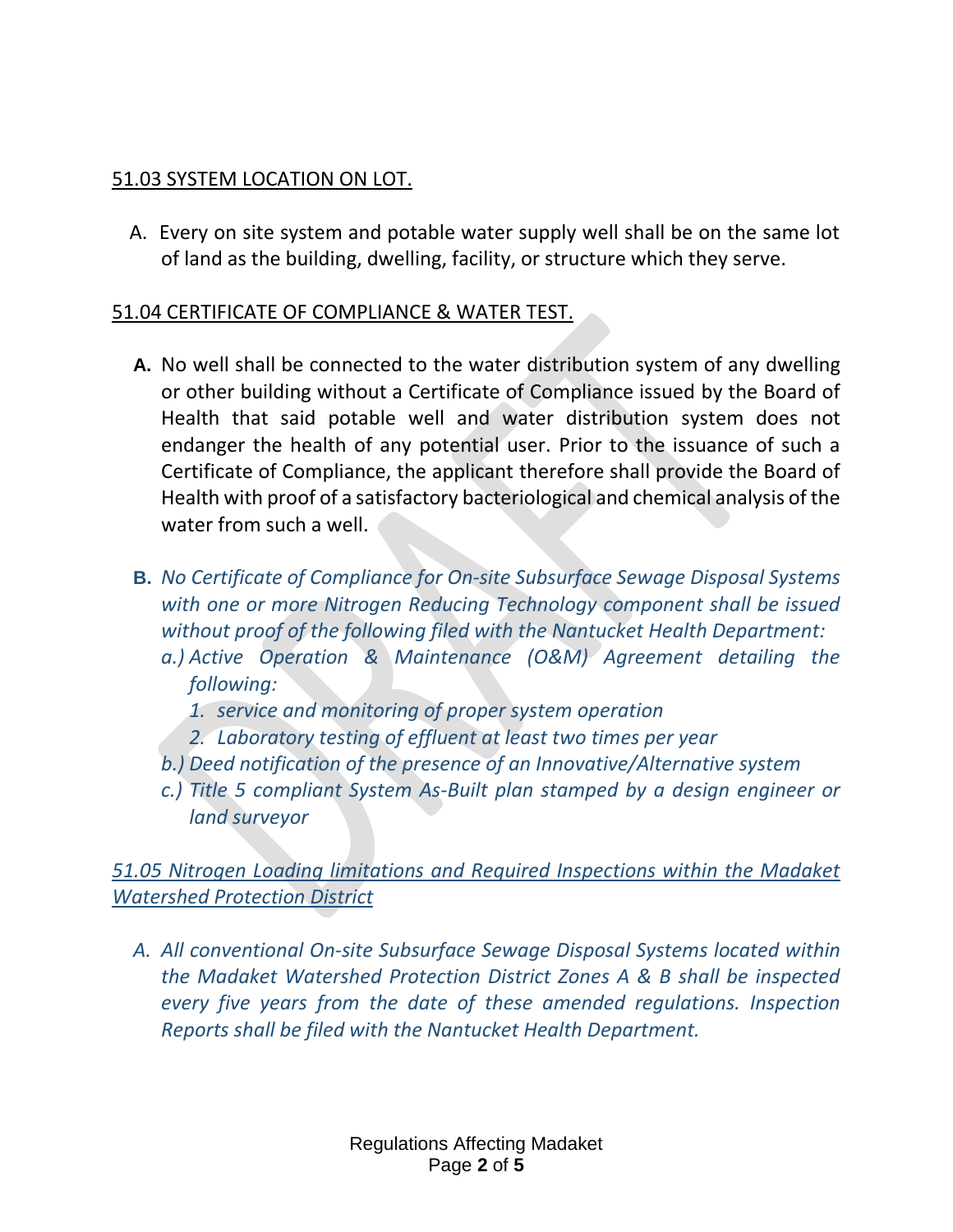- *B. All properties within the Madaket Watershed Protection District not currently connected to municipal sanitary sewer lines shall have installed, upon new construction, System expansion, repairs, upgrades, and/or transfers of property, a Massachusetts Department of Environmental protection approved Nitrogen Reducing Technology waste water disposal system.*
- *C. All properties located within the Madaket Watershed Protection District Zones A & B not connected to municipal sanitary sewer lines by Saturday, December 31st, 2022 shall have installed a Massachusetts Department of Environmental Protection approved Nitrogen Reducing Technology waste water disposal system.*

*51.06 Madaket Watershed Protection District hydraulic & technical On-site Subsurface Sewage Disposal System failure replacement requirements.*

- *A. Properties with On-site Subsurface Sewage Disposal Systems exhibiting hydraulic failure, by inspection, within the Madaket Watershed Protection District Zones A & B shall have their systems repaired with a Massachusetts*  **Department of Environmental protection approved nutrient reducing** *technology component(s) within six (6) months of the date of inspection.*
- *B. Properties within the Madaket Watershed Protection District Zones A & B with On-site Subsurface Sewage Disposal Systems exhibiting, by inspection, groundwater separation distances less than 6 feet shall have their system repaired with a Massachusetts Department of Environmental Protection approved nutrient reducing technology component(s) within twelve (12) months of the date of these amended regulations.*
- *C. Properties located within the Madaket Watershed Protection District Zones A & B demonstrating a separation distance from the bottom of the leach facility to ground water in excess of 15 feet may seek a waiver from the Board of Health from these Regulations*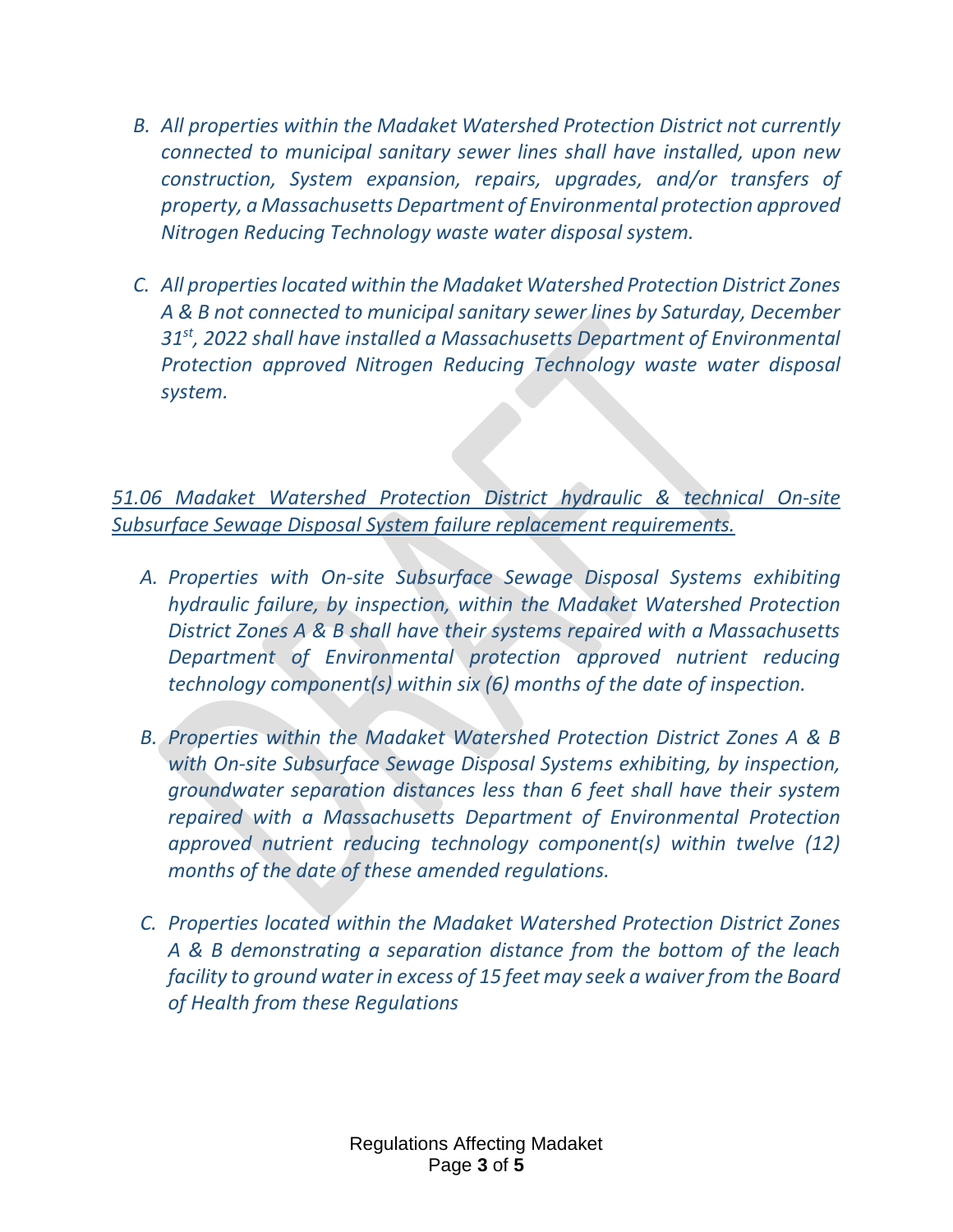#### *51.07 SPECIAL VARIANCE*

- *A. The Board of Health, in its sole discretion, may issue a variance from the strict application of these regulations, to any particular case, in accordance with its procedures and its regulations set forth below.*
- *B. Prior to granting a variance from its regulations, the Board of Health shall conduct a hearing to consider granting a variance from the strict application of its regulations. The Board of Health may grant a variance, with or without conditions, upon its finding that:*
	- *1. The person requesting the variance has established that enforcement of the provisions of these Regulations, from which a variance is sought, would be manifestly unjust, considering all the relevant facts and circumstances of the individual case; and*
	- *2. The person requesting a variance has established that a level of environmental protection that is at least equivalent to that provided under these Regulations can be achieved without strict application of the provision of these Regulations, from which a variance is sought.*
- *C. Pursuant to its regulations and other applicable law, The Board of Health may enact rules and regulations pertaining to its hearings and its review hereunder. Said rules and regulations shall be known as the "Nantucket Board of Health Special Variance Regulations", and shall be on file with the Town Clerk of the Town of Nantucket.*

#### *51.08 ENFORCEMENT*

*A. Without limiting any other available remedies or penalties, the Board of Health and/or its agent may punish any person or entity that violates these regulations by assessing a penalty of \$300.00. As an alternative to criminal prosecution or civil action, the non-criminal disposition procedure set forth in M.G.L. ch. 40, Section 21D, and Sections 1-2,1-3,1-4,1-5, and 1-6 of the Code of the Town of Nantucket may be used with 5 and 1-6 of the Code of the Town of Nantucket may be used with a penalty of \$300.00 for each violation. Each day or part thereof during which such violation occurs or continues shall constitute a separate offense.*